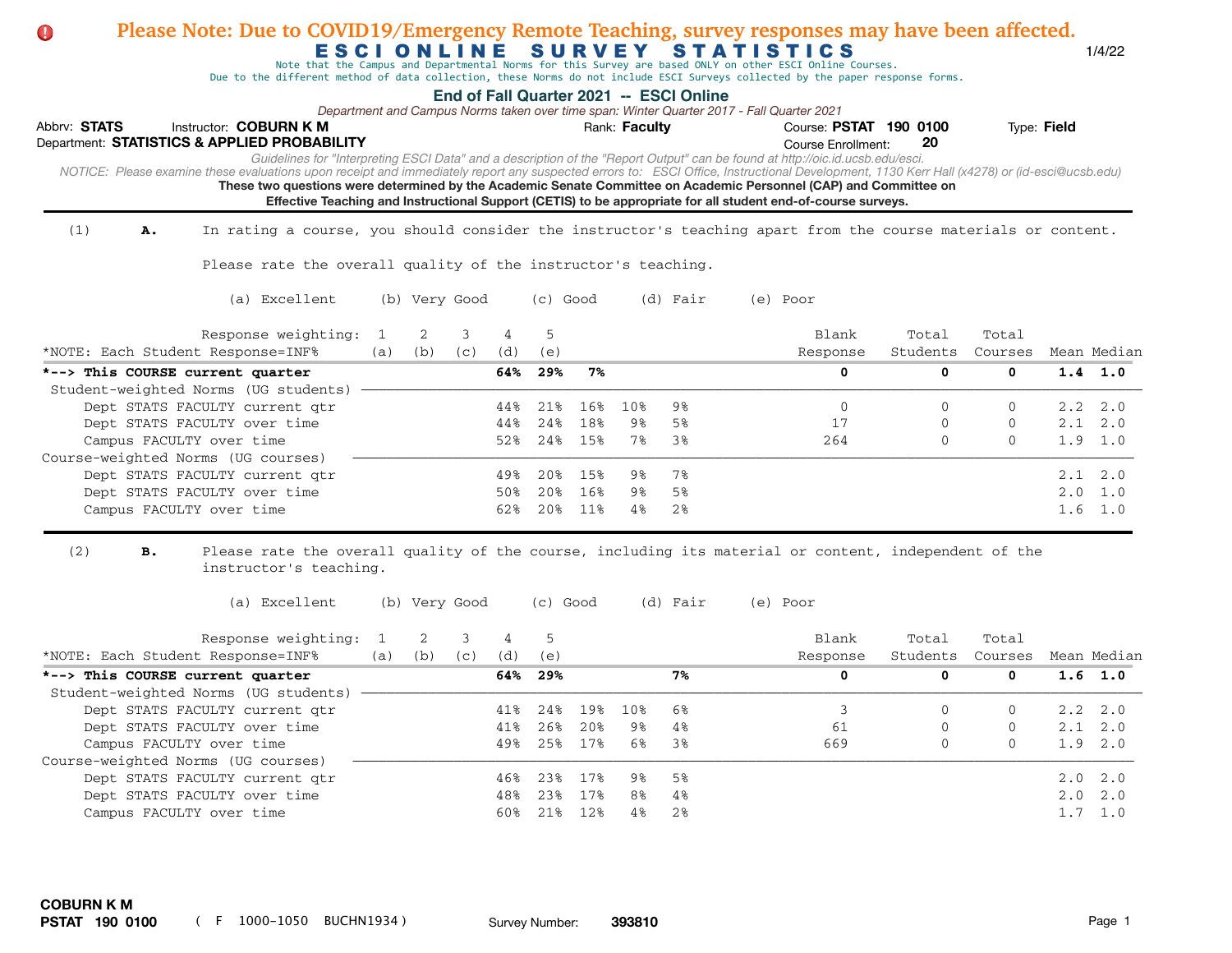## Abbrv: STATS Instructor: COBURN K M **COURT A COURSE: PSTAT 190 0100** Type: Field Course Enrollment:  *NOTICE: Please examine these evaluations upon receipt and immediately report any suspected errors to: ESCI Office, Instructional Development, 1130 Kerr Hall (x4278) or (id-esci@ucsb.edu)*  Department: **STATISTICS & APPLIED PROBABILITY 20** E S C I O N L I N E S U R V E Y S T A T I S T I C S 1/4/22 **End of Fall Quarter 2021 -- ESCI Online** *Guidelines for "Interpreting ESCI Data" and a description of the "Report Output" can be found at http://oic.id.ucsb.edu/esci. Department and Campus Norms taken over time span: Winter Quarter 2017 - Fall Quarter 2021* Note that the Campus and Departmental Norms for this Survey are based ONLY on other ESCI Online Courses. Due to the different method of data collection, these Norms do not include ESCI Surveys collected by the paper response forms. **Please Note: Due to COVID19/Emergency Remote Teaching, survey responses may have been affected.** (5464) **1.** Preparation and organization of lectures.  $a =$  Excellent b = Very Good c = Good d = Fair e = Poor Response weighting: 1 2 3 4 5 Blank Total Total Total \*NOTE: Each Student Response=INF% (a) (b) (c) (d) (e) Response Students Courses Mean Median **\*--> This COURSE current quarter 71% 21% 7% 0 0 0 1.4 1.0**  Student-weighted Norms (UG students) -Dept STATS FACULTY current qtr  $49\%$  21% 16% 8% 6% 8 0 8 0 0 2.0 2.0 2.0 Dept STATS FACULTY over time  $53\frac{124}{15\frac{124}{15\frac{124}{15\frac{124}{15\frac{124}{15\frac{124}{15\frac{124}{15\frac{124}{15\frac{124}{15\frac{124}{15\frac{124}{15\frac{124}{15\frac{124}{15\frac{124}{15\frac{124}{15\frac{124}{15\frac{124}{15\frac{124}{15\frac{124}{15\frac{124}{15\frac{124}{15\$ Campus FACULTY over time **1.9 1.0** 1.9 1.0 **The Academic Senate on Academic Senate 124** 0 0 1.9 1.0 (1408) **Comments:** The lectures were well prepared, but the content was not helpful or interesting. It felt like content that should be taught to much younger grades.  $-$ Lectures well prepared and relevant to our tutoring job. ------------------------------------------------------------------------------------------------------------- (5465) **2.** Instructor's apparent knowledge and enthusiasm for the subject matter.  $a =$  Excellent b = Very Good c = Good d = Fair e = Poor Response weighting: 1 2 3 4 5 Blank Total Total Total \*NOTE: Each Student Response=<<<< (a) (b) (c) (d) (e) Response Students Courses Mean Median **\*--> This COURSE current quarter 85% 8% 8% 1 0 0 1.2 1.0**  Student-weighted Norms (UG students) -Dept STATS FACULTY current qtr  $60\%$  20% 12% 5% 3% 7 0 0 1.7 1.0 Dept STATS FACULTY over time 60% 21% 12% 4% 2% 145 0 0 1.7 1.0 Campus FACULTY over time 60% 21% 12% 4% 2% 145 0 0 1.7 1.0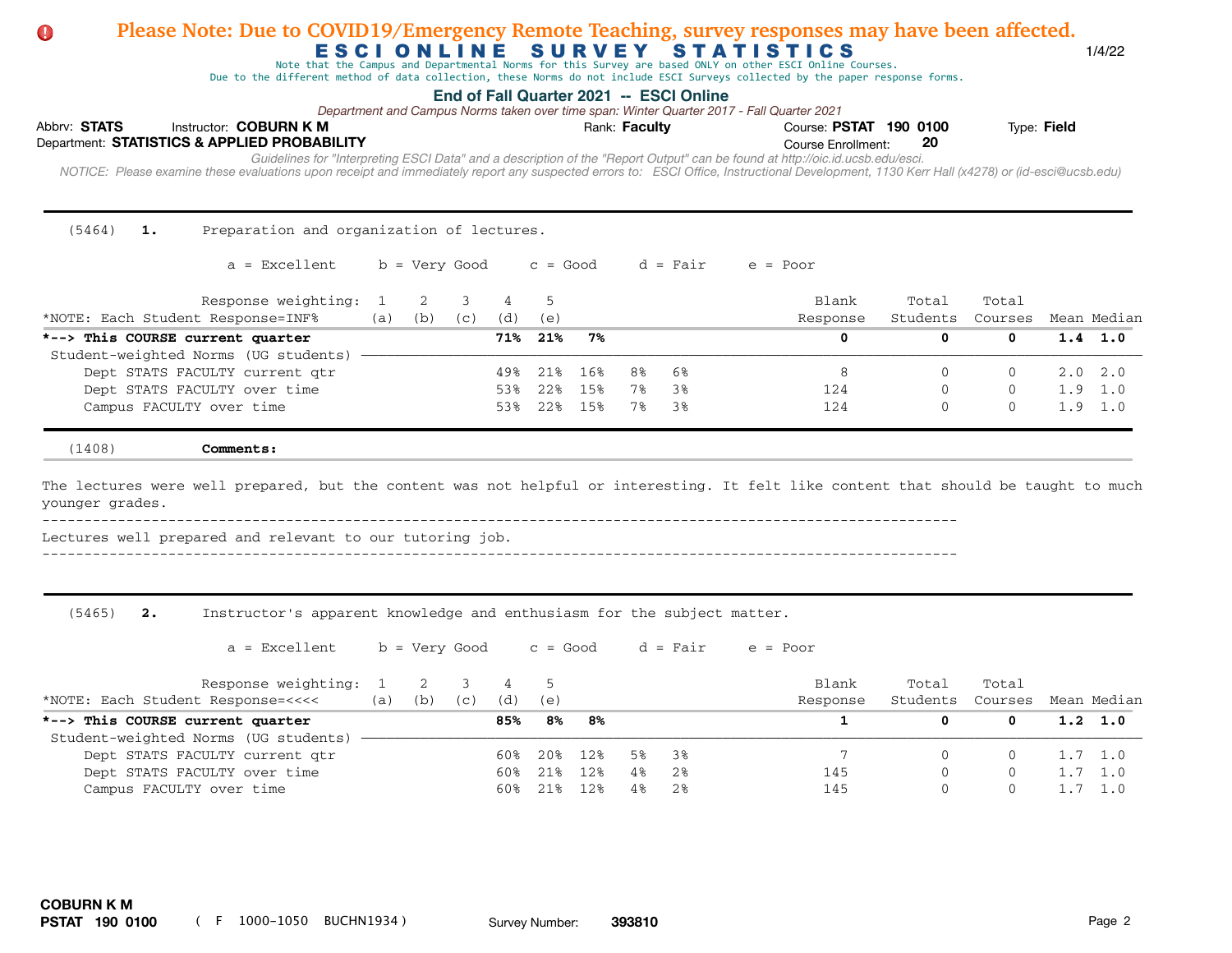| Please Note: Due to COVID19/Emergency Remote Teaching, survey responses may have been affected.<br>$\mathbf 0$                                                                             | <b>ESCIONLINE</b> |     |                 |            |            | SURVEY     |               |                                         | <b>STATISTICS</b><br>Note that the Campus and Departmental Norms for this Survey are based ONLY on other ESCI Online Courses.  |               |                          |             | 1/4/22                         |
|--------------------------------------------------------------------------------------------------------------------------------------------------------------------------------------------|-------------------|-----|-----------------|------------|------------|------------|---------------|-----------------------------------------|--------------------------------------------------------------------------------------------------------------------------------|---------------|--------------------------|-------------|--------------------------------|
|                                                                                                                                                                                            |                   |     |                 |            |            |            |               | End of Fall Quarter 2021 -- ESCI Online | Due to the different method of data collection, these Norms do not include ESCI Surveys collected by the paper response forms. |               |                          |             |                                |
|                                                                                                                                                                                            |                   |     |                 |            |            |            |               |                                         | Department and Campus Norms taken over time span: Winter Quarter 2017 - Fall Quarter 2021                                      |               |                          |             |                                |
| Abbrv: STATS<br>Instructor: <b>COBURN K M</b>                                                                                                                                              |                   |     |                 |            |            |            | Rank: Faculty |                                         | Course: PSTAT 190 0100                                                                                                         |               |                          | Type: Field |                                |
| Department: STATISTICS & APPLIED PROBABILITY                                                                                                                                               |                   |     |                 |            |            |            |               |                                         | <b>Course Enrollment:</b>                                                                                                      | 20            |                          |             |                                |
| NOTICE: Please examine these evaluations upon receipt and immediately report any suspected errors to: ESCI Office, Instructional Development, 1130 Kerr Hall (x4278) or (id-esci@ucsb.edu) |                   |     |                 |            |            |            |               |                                         | Guidelines for "Interpreting ESCI Data" and a description of the "Report Output" can be found at http://oic.id.ucsb.edu/esci.  |               |                          |             |                                |
|                                                                                                                                                                                            |                   |     |                 |            |            |            |               |                                         |                                                                                                                                |               |                          |             |                                |
| (1409)<br>Comments:                                                                                                                                                                        |                   |     |                 |            |            |            |               |                                         |                                                                                                                                |               |                          |             |                                |
| Very good professor and great at teaching others how to teach. Always enthusiastic and welcoming. Could answer almost any question<br>without hesitation.                                  |                   |     |                 |            |            |            |               |                                         |                                                                                                                                |               |                          |             |                                |
|                                                                                                                                                                                            |                   |     |                 |            |            |            |               |                                         |                                                                                                                                |               |                          |             |                                |
| (5466)<br>з.<br>Accessibility and helpfulness of the instructor outside of class (during<br>office hours.)                                                                                 |                   |     |                 |            |            |            |               |                                         |                                                                                                                                |               |                          |             |                                |
| $a = Excellent$                                                                                                                                                                            |                   |     | b = Very Good   |            | $c = Good$ |            |               | $d = Fair$                              | $e = Poor$                                                                                                                     |               |                          |             |                                |
| Response weighting:                                                                                                                                                                        | 1                 | 2   | 3               | 4          | 5          |            |               |                                         | Blank                                                                                                                          | Total         | Total                    |             |                                |
| *NOTE: Each Student Response=<<<<                                                                                                                                                          | (a)               | (b) | (C)             | (d)        | (e)        |            |               |                                         | Response                                                                                                                       | Students      | Courses                  |             | Mean Median                    |
| *--> This COURSE current quarter                                                                                                                                                           |                   |     |                 | 69%        | 15%        | 8%         | 8%            |                                         | 1                                                                                                                              | 0             | 0                        |             | $1.5 \t1.0$                    |
| Student-weighted Norms (UG students)                                                                                                                                                       |                   |     |                 |            |            |            |               |                                         |                                                                                                                                |               |                          |             |                                |
| Dept STATS FACULTY current qtr<br>Dept STATS FACULTY over time                                                                                                                             |                   |     |                 | 52%<br>50% | 21%<br>23% | 17%<br>18% | 6%<br>6%      | 4%<br>38                                | 24<br>344                                                                                                                      | 0<br>0        | $\Omega$<br>O            |             | 1.9 1.0<br>1.9 2.0             |
| Campus FACULTY over time                                                                                                                                                                   |                   |     |                 | 50%        | 23%        | 18%        | 6%            | 38                                      | 344                                                                                                                            | $\Omega$      | $\Omega$                 |             | $1.9$ $2.0$                    |
| (1410)<br>Comments:                                                                                                                                                                        |                   |     |                 |            |            |            |               |                                         |                                                                                                                                |               |                          |             |                                |
| (No Comments Were Submitted For This Item.)                                                                                                                                                |                   |     |                 |            |            |            |               |                                         |                                                                                                                                |               |                          |             |                                |
| (5467)<br>Clarity of course objectives.<br>4.                                                                                                                                              |                   |     |                 |            |            |            |               |                                         |                                                                                                                                |               |                          |             |                                |
| $a = Excellent$                                                                                                                                                                            |                   |     | $b = Very Good$ |            | $c = Good$ |            |               | d = Fair                                | $e = Poor$                                                                                                                     |               |                          |             |                                |
| Response weighting: 1                                                                                                                                                                      |                   | 2   | 3               | 4          | 5          |            |               |                                         | Blank                                                                                                                          | Total         | Total                    |             |                                |
| *NOTE: Each Student Response=<<<<                                                                                                                                                          | (a)               | (b) | (C)             | (d)        | (e)        |            |               |                                         | Response                                                                                                                       | Students      | Courses                  |             | Mean Median                    |
| *--> This COURSE current quarter                                                                                                                                                           |                   |     |                 |            | 69% 23%    | 8%         |               |                                         | $\mathbf{1}$                                                                                                                   | 0             | $\mathbf 0$              |             | $1.4$ 1.0                      |
| Student-weighted Norms (UG students) -                                                                                                                                                     |                   |     |                 |            |            |            |               |                                         |                                                                                                                                |               |                          |             |                                |
| Dept STATS FACULTY current qtr<br>Dept STATS FACULTY over time                                                                                                                             |                   |     |                 | 46%<br>46% | 21%<br>24% | 19%<br>18% | 7%<br>8%      | 7%<br>4%                                | 13<br>160                                                                                                                      | $\Omega$<br>0 | $\Omega$<br>$\mathbf{0}$ |             | $2.1 \quad 2.0$<br>$2.0$ $2.0$ |
| Campus FACULTY over time                                                                                                                                                                   |                   |     |                 |            | 46% 24%    | 18%        | 8%            | 4%                                      | 160                                                                                                                            | $\mathbf{0}$  | $\mathbf{0}$             |             | 2.0 2.0                        |
| <b>COBURN K M</b>                                                                                                                                                                          |                   |     |                 |            |            |            |               |                                         |                                                                                                                                |               |                          |             |                                |